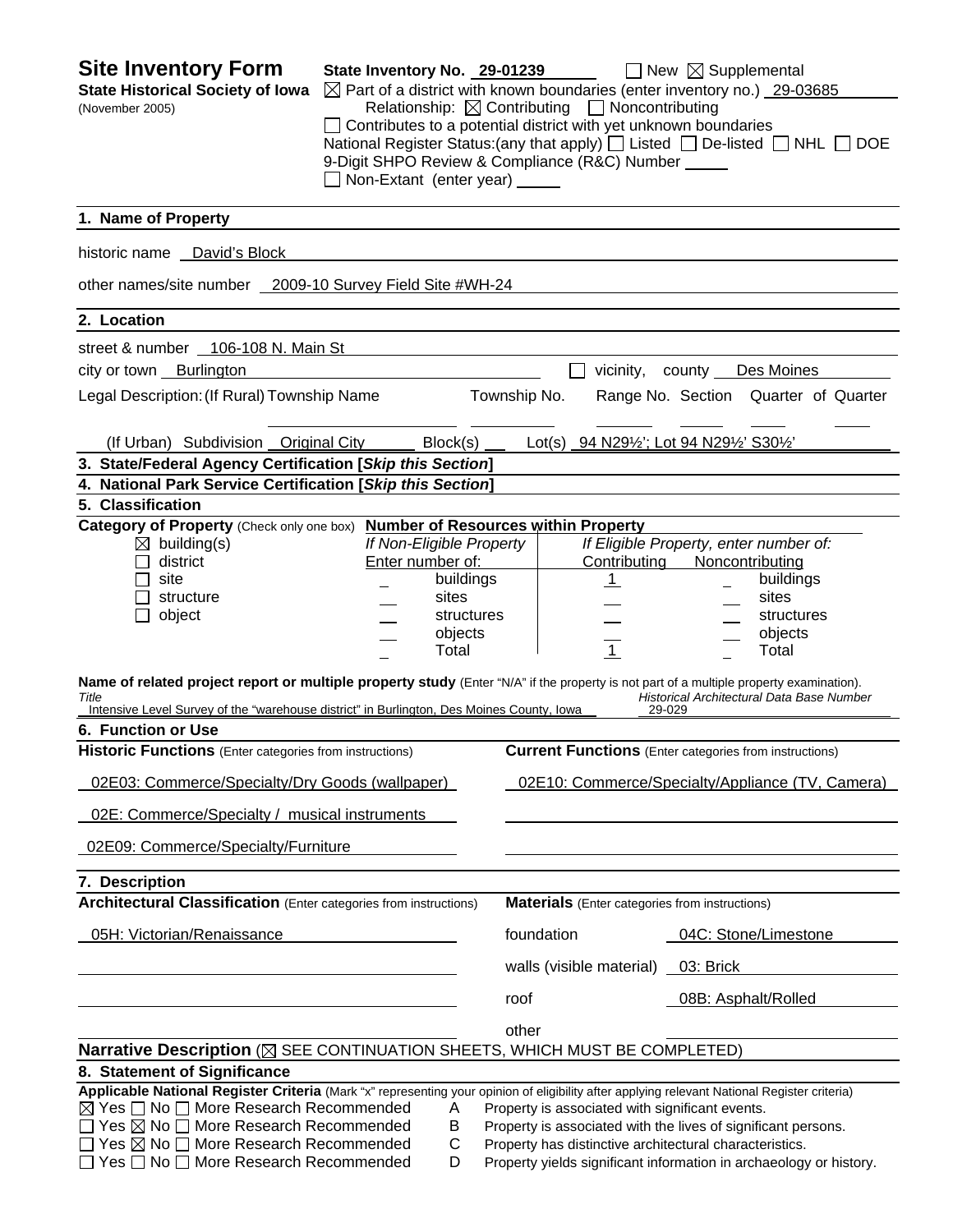| Address 106-108 N. Main St<br>Des Moines<br>County                                                                                                                                                                                                                                                                                                                                                                                                                                                                                                                                                                                                                                                                                                                                                                                                                                                                                                                                                                                                                                                                                                                                                                                                                                                                                                                                                                                                                                                                                                                                                                                                                                                           | Site Number 29-01240                                                                                                             |
|--------------------------------------------------------------------------------------------------------------------------------------------------------------------------------------------------------------------------------------------------------------------------------------------------------------------------------------------------------------------------------------------------------------------------------------------------------------------------------------------------------------------------------------------------------------------------------------------------------------------------------------------------------------------------------------------------------------------------------------------------------------------------------------------------------------------------------------------------------------------------------------------------------------------------------------------------------------------------------------------------------------------------------------------------------------------------------------------------------------------------------------------------------------------------------------------------------------------------------------------------------------------------------------------------------------------------------------------------------------------------------------------------------------------------------------------------------------------------------------------------------------------------------------------------------------------------------------------------------------------------------------------------------------------------------------------------------------|----------------------------------------------------------------------------------------------------------------------------------|
| <b>Burlington</b><br>City                                                                                                                                                                                                                                                                                                                                                                                                                                                                                                                                                                                                                                                                                                                                                                                                                                                                                                                                                                                                                                                                                                                                                                                                                                                                                                                                                                                                                                                                                                                                                                                                                                                                                    | District Number 29-03685                                                                                                         |
| <b>Criteria Considerations</b><br>$\Box$ A Owned by a religious institution or used<br>for religious purposes.<br>F A commemorative property.<br>B Removed from its original location.<br>C A birthplace or grave.<br>50 years.<br>D A cemetery                                                                                                                                                                                                                                                                                                                                                                                                                                                                                                                                                                                                                                                                                                                                                                                                                                                                                                                                                                                                                                                                                                                                                                                                                                                                                                                                                                                                                                                              | $\Box$ E A reconstructed building, object, or structure.<br>G Less than 50 years of age or achieved significance within the past |
| Areas of Significance (Enter categories from instructions)                                                                                                                                                                                                                                                                                                                                                                                                                                                                                                                                                                                                                                                                                                                                                                                                                                                                                                                                                                                                                                                                                                                                                                                                                                                                                                                                                                                                                                                                                                                                                                                                                                                   | <b>Significant Dates</b>                                                                                                         |
| Construction date                                                                                                                                                                                                                                                                                                                                                                                                                                                                                                                                                                                                                                                                                                                                                                                                                                                                                                                                                                                                                                                                                                                                                                                                                                                                                                                                                                                                                                                                                                                                                                                                                                                                                            |                                                                                                                                  |
| 1866<br>05: Commerce                                                                                                                                                                                                                                                                                                                                                                                                                                                                                                                                                                                                                                                                                                                                                                                                                                                                                                                                                                                                                                                                                                                                                                                                                                                                                                                                                                                                                                                                                                                                                                                                                                                                                         | $\boxtimes$ check if circa or estimated date<br>Other dates, including renovation                                                |
| <b>Significant Person</b><br>(Complete if National Register Criterion B is marked above)<br>Architect                                                                                                                                                                                                                                                                                                                                                                                                                                                                                                                                                                                                                                                                                                                                                                                                                                                                                                                                                                                                                                                                                                                                                                                                                                                                                                                                                                                                                                                                                                                                                                                                        | <b>Architect/Builder</b>                                                                                                         |
| <b>Builder</b>                                                                                                                                                                                                                                                                                                                                                                                                                                                                                                                                                                                                                                                                                                                                                                                                                                                                                                                                                                                                                                                                                                                                                                                                                                                                                                                                                                                                                                                                                                                                                                                                                                                                                               |                                                                                                                                  |
| Narrative Statement of Significance ( $\boxtimes$ SEE CONTINUATION SHEETS, WHICH MUST BE COMPLETED)                                                                                                                                                                                                                                                                                                                                                                                                                                                                                                                                                                                                                                                                                                                                                                                                                                                                                                                                                                                                                                                                                                                                                                                                                                                                                                                                                                                                                                                                                                                                                                                                          |                                                                                                                                  |
| 9. Major Bibliographical References                                                                                                                                                                                                                                                                                                                                                                                                                                                                                                                                                                                                                                                                                                                                                                                                                                                                                                                                                                                                                                                                                                                                                                                                                                                                                                                                                                                                                                                                                                                                                                                                                                                                          |                                                                                                                                  |
| Bibliography $\boxtimes$ See continuation sheet for citations of the books, articles, and other sources used in preparing this form                                                                                                                                                                                                                                                                                                                                                                                                                                                                                                                                                                                                                                                                                                                                                                                                                                                                                                                                                                                                                                                                                                                                                                                                                                                                                                                                                                                                                                                                                                                                                                          |                                                                                                                                  |
| 10. Geographic Data                                                                                                                                                                                                                                                                                                                                                                                                                                                                                                                                                                                                                                                                                                                                                                                                                                                                                                                                                                                                                                                                                                                                                                                                                                                                                                                                                                                                                                                                                                                                                                                                                                                                                          |                                                                                                                                  |
| <b>UTM References (OPTIONAL)</b><br>Zone<br>Easting<br>Northing<br>Zone                                                                                                                                                                                                                                                                                                                                                                                                                                                                                                                                                                                                                                                                                                                                                                                                                                                                                                                                                                                                                                                                                                                                                                                                                                                                                                                                                                                                                                                                                                                                                                                                                                      | Easting<br>Northing                                                                                                              |
| 2<br>1                                                                                                                                                                                                                                                                                                                                                                                                                                                                                                                                                                                                                                                                                                                                                                                                                                                                                                                                                                                                                                                                                                                                                                                                                                                                                                                                                                                                                                                                                                                                                                                                                                                                                                       |                                                                                                                                  |
| 3<br>4                                                                                                                                                                                                                                                                                                                                                                                                                                                                                                                                                                                                                                                                                                                                                                                                                                                                                                                                                                                                                                                                                                                                                                                                                                                                                                                                                                                                                                                                                                                                                                                                                                                                                                       |                                                                                                                                  |
| See continuation sheet for additional UTM references or comments                                                                                                                                                                                                                                                                                                                                                                                                                                                                                                                                                                                                                                                                                                                                                                                                                                                                                                                                                                                                                                                                                                                                                                                                                                                                                                                                                                                                                                                                                                                                                                                                                                             |                                                                                                                                  |
| 11. Form Prepared By                                                                                                                                                                                                                                                                                                                                                                                                                                                                                                                                                                                                                                                                                                                                                                                                                                                                                                                                                                                                                                                                                                                                                                                                                                                                                                                                                                                                                                                                                                                                                                                                                                                                                         |                                                                                                                                  |
| name/title _David Roed, Volunteer                                                                                                                                                                                                                                                                                                                                                                                                                                                                                                                                                                                                                                                                                                                                                                                                                                                                                                                                                                                                                                                                                                                                                                                                                                                                                                                                                                                                                                                                                                                                                                                                                                                                            | Rebecca Lawin McCarley, Consultant, Davenport, IA                                                                                |
|                                                                                                                                                                                                                                                                                                                                                                                                                                                                                                                                                                                                                                                                                                                                                                                                                                                                                                                                                                                                                                                                                                                                                                                                                                                                                                                                                                                                                                                                                                                                                                                                                                                                                                              |                                                                                                                                  |
| organization __ Burlington Historic Preservation Commission ____________________                                                                                                                                                                                                                                                                                                                                                                                                                                                                                                                                                                                                                                                                                                                                                                                                                                                                                                                                                                                                                                                                                                                                                                                                                                                                                                                                                                                                                                                                                                                                                                                                                             | date revised March 20, 2014                                                                                                      |
| street & number City Hall, 400 Washington Street                                                                                                                                                                                                                                                                                                                                                                                                                                                                                                                                                                                                                                                                                                                                                                                                                                                                                                                                                                                                                                                                                                                                                                                                                                                                                                                                                                                                                                                                                                                                                                                                                                                             | telephone 319-753-8158                                                                                                           |
| <b>Burlington</b><br>city or town                                                                                                                                                                                                                                                                                                                                                                                                                                                                                                                                                                                                                                                                                                                                                                                                                                                                                                                                                                                                                                                                                                                                                                                                                                                                                                                                                                                                                                                                                                                                                                                                                                                                            | zip code 52601<br>state lowa                                                                                                     |
| ADDITIONAL DOCUMENTATION (Submit the following items with the completed form)                                                                                                                                                                                                                                                                                                                                                                                                                                                                                                                                                                                                                                                                                                                                                                                                                                                                                                                                                                                                                                                                                                                                                                                                                                                                                                                                                                                                                                                                                                                                                                                                                                |                                                                                                                                  |
| <b>FOR ALL PROPERTIES</b><br>Map: showing the property's location in a town/city or township.<br>1.<br>Site plan: showing position of buildings and structures on the site in relation to public road(s).<br>2.<br>Photographs: representative black and white photos. If the photos are taken as part of a survey for which the Society is to be<br>3.<br>curator of the negatives or color slides, a photo/catalog sheet needs to be included with the negatives/slides and the following<br>needs to be provided below on this particular inventory site:<br>Roll/slide sheet #<br>Frame/slot #<br>Roll/slide sheet #<br>Frame/slot #<br>Roll/slide sheet #<br>Frame/slot #<br>$\boxtimes$ See continuation sheet or attached photo & slide catalog sheet for list of photo roll or slide entries.<br>$\boxtimes$ Photos/illustrations without negatives are also in this site inventory file.<br>FOR CERTAIN KINDS OF PROPERTIES, INCLUDE THE FOLLOWING AS WELL<br>Farmstead & District: (List of structures and buildings, known or estimated year built, and contributing or noncontributing status)<br>1.<br>2.<br><b>Barn:</b><br>A sketch of the frame/truss configuration in the form of drawing a typical middle bent of the barn.<br>a.<br>A photograph of the loft showing the frame configuration along one side.<br>b.<br>A sketch floor plan of the interior space arrangements along with the barn's exterior dimensions in feet.<br>c.<br>State Historic Preservation Office (SHPO) Use Only Below This Line<br>Concur with above survey opinion on National Register eligibility: $\Box$ Yes $\Box$ No<br>This is a locally designated property or part of a locally designated district. | Date Taken<br>Date Taken<br>Date Taken<br>More Research Recommended                                                              |
| Comments:                                                                                                                                                                                                                                                                                                                                                                                                                                                                                                                                                                                                                                                                                                                                                                                                                                                                                                                                                                                                                                                                                                                                                                                                                                                                                                                                                                                                                                                                                                                                                                                                                                                                                                    |                                                                                                                                  |
| Evaluated by (name/title):                                                                                                                                                                                                                                                                                                                                                                                                                                                                                                                                                                                                                                                                                                                                                                                                                                                                                                                                                                                                                                                                                                                                                                                                                                                                                                                                                                                                                                                                                                                                                                                                                                                                                   | Date:                                                                                                                            |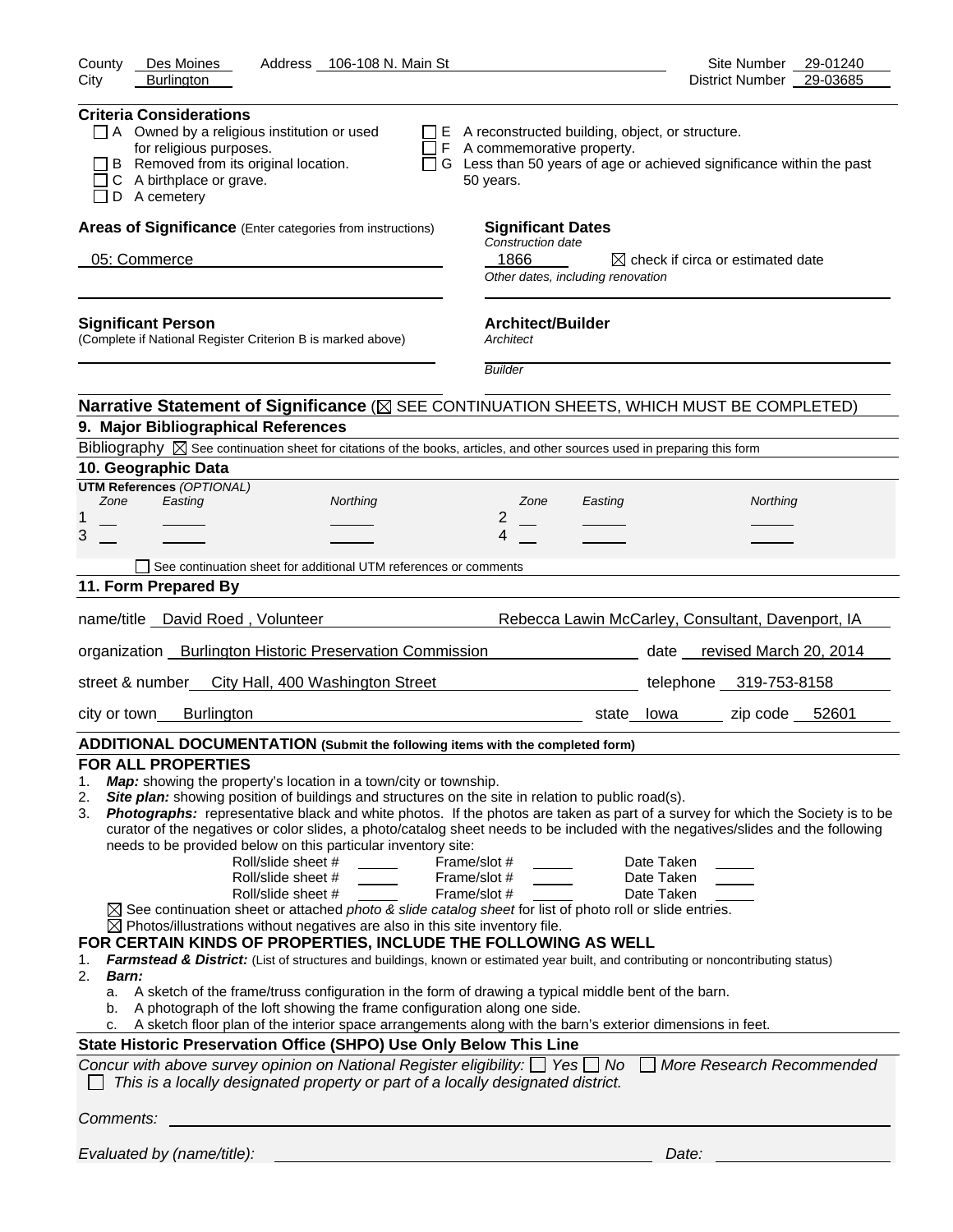Page 1

| David's Block      | Des Moines |
|--------------------|------------|
| Name of Property   | County     |
| 106-108 N. Main St | Burlington |
| Address            | City       |

#### **7. Narrative Description**

This is a three-story brick Italianate building with two storefronts (106-108). It sits with two other threestory buildings on N. Main Street constructed around the same period. Other adjacent buildings have been demolished. The first story has been altered. It was noted as altered in 1976, and the photograph from this time appears to show a structural glass storefront. This storefront has since been covered or removed. The upper story windows were boarded up in 1976. Six windows are found on the second and third stories. Panels have since been inserted to simulate two-over-two-light doublehung windows. The building retains its Renaissance Revival window hoods. The cornice is simple, and it appears from the 1896 sketch that simple brackets may have been removed. Segmental arch windows openings are found on the rear of the building.

#### **8. Narrative Statement of Significance**

David's Block appears to contribute historically to the potential Downtown Commercial Historic District (#29-03685). The building was constructed in 1870 during a period of construction associated with the completion of the Chicago, Burlington, & Quincy railroad bridge over the Mississippi River. The building stands among a handful of buildings on this block constructed in this period, reflecting the growth of Burlington at this time. Additionally, the successful Guest Piano Company operated here for two extended periods of time from 1885 to 1940. This history contributes to the significance of the district.

David's Block was evaluated as eligible in 1978, apparently based on the historic significance of the building. Similar alterations were completed by this period, but the 1976 survey form notes that enough of the original style remains intact to convey the historic significance of the building and Renaissance Revival style of the block. It was also noted that this building could be attractively restored. The building continues to potentially have integrity issues for individual listing on the National Register of Historic Places. However, the Guest Piano Company is a significant local business that operated in this building generally from 1886 to 1940. The building likely retains sufficient significance to convey this historic significance. Thus, it appears to remain individually eligible for the National Register of Historic Places under Criterion A.

John S. David owned the north half of this Lot 94 prior to 1866. He bought the south half of Lot 94 on July 30, 1866. In the 1850s, he was a wholesale grocer on Water Street between Columbia and Jefferson. The railroad bridge was completed over the Mississippi River in Burlington in 1869, spurring significant construction. A note in the *Hawk-Eye* in August 1869 states that the Barton T. David building was being demolished for Hood to build a new block. This appears to be the building to the north at 110 N. Main. On October 30, 1869, the *Hawk-Eye* reported that work was progressing on David and Hood's new block. John S. David thus appears to have then built a three-storefront building in conjunction with Alex Hood. Work was noted as being finished on David and Hood's Block in the *Hawk-Eye* on March 20, 1870. Early businesses in this building include Kendall & Hough – Wholesale groceries at 8 N. Main (1872 City Directory Ad). A note in the *Burlington Daily Hawk-Eye* on July 21, 1871 states that they have moved their wholesale grocery business to David's Block, No. 8 Main Street. T.W. Barnhydt then moved to 108 N. Main from 110 N. Main around 1874. The 106 N. Main half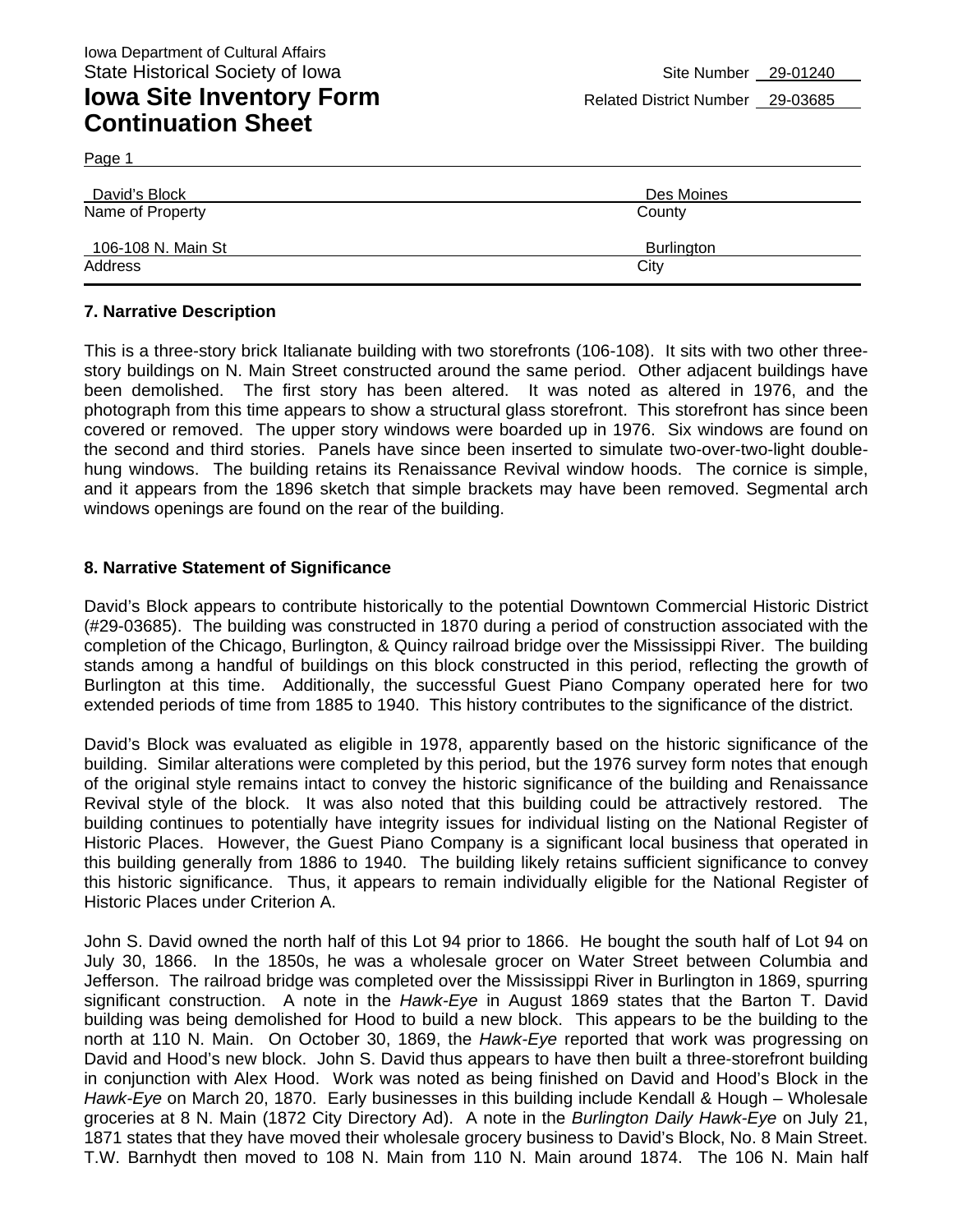Page 2

| David's Block      | Des Moines |  |
|--------------------|------------|--|
| Name of Property   | County     |  |
| 106-108 N. Main St | Burlington |  |
| Address            | City       |  |

appears to have been originally occupied by Charles Starker & Company, who then moved into 110 N. Main around 1874. They were followed by E. Chamberlain, wholesale groceries and tea, at 106 N. Main (1876-77 City Directory Ad & pg 62; *Hawk-Eye,* May 1876).

However, fire then struck the building to the south at 100-104 N. Main in June 1877, which appears to have then significantly damaged the two sections owned by David at 106-108 N. Main. Bicklen, Winzer & Co were then occupying 110 N. Main, and the *Hawk-Eye* notes in June 1877 that the damaged wall of that building is being torn down and replaced. Assuming that it was the south wall, then the full building at 106-108 N. Main was then likely rebuilt at this time. The existing/current façade details on 106-108 are different than 110, suggesting two periods of construction. The style of windows and cornice detail would likely be consistent with an 1869-70 date for 110 and an 1877-78 date for 106-108. John S. David continued to own all of Lot 94 until his death. Mary E. David et al then sold the north and south halves of Lot 94 separately in 1885.

James Guest first advertised his piano and organ business in the north/108 half after the fire and rebuilding on May 30, 1878. In August 1878, David advertised the south/106 half for rent. Then, Liebstadter & Levi (millinery and fancy goods) opened in 108 in August, and then remained here until 1880. In May 1879, E & W.M. Osborn moved their paper/stationery business to 106 N. Main. The continued to be listed here in the 1883 and 1886 city directories. It carries a complete stock of all lines of papers, envelopes, and fancy stationery, blank books, etc. There are four traveling salesmen and 15 workers (*Commercial and Statistical Review of the City of Burlington 1882*: 123). On August 5, 1885, Mary David sold the 106/south half of the building to L.M. Guest and A.R. David, and she sold 108/north half to N.B. Luce and M.E. Smith. The 1886 Sanborn map indicates wholesale wallpaper at this location at 106 N. Main Street, with musical instruments at 108 N. Main Street.

From 1885 to 1888, James A. Guest advertised his piano and organ business at 108 N. Main Street. He then moved into the south/106 half by September 1889. The 1892 city directory lists him also at 106, and he remained here into the 1910s. The business was started when General James Guest bought out the business of Paul Lange in Lange & Van Meter. The business keeps a full stock of Musical Goods of all kinds and the latest sheet music, music and instruction books, as well as the top brands of pianos (*Commercial & Statistical Review of the City of Burlington* 1882: 134). In 1905 the business was incorporated as the Guest Piano Company. This developed into one of the largest businesses of its kind in the west, with branch houses established in Des Moines, Cedar Rapids, Marshalltown, Muscatine, and Ottumwa, Iowa as well as in Quincy, Illinois. Directors were James A. Guest, president; Charles A. Schlichter, vice president; and Lyman D. Guest, secretary and treasurer (Antrobus 1915: 398). Around 1913, The Guest Piano Company moved to a location on Jefferson. Gulick and McFarland Furniture were then listed at 106 N. Main in the 1916 and 1921 city directories. In 1924, The Guest Piano Company returned to 106 N. Main Street. They continue to be listed here until 1940.

After Guest moved into 106, the Conner Mercantile Company, a manufacturer of overalls, started business in 108 N Main by 1892. They remained at this location until around 1900 (1900-01 City Directory). The 1892 Sanborn map shows a music store on the first story of 106, with wholesale millinery on the second and third stories. The overall factory is indicated on the third story of 108, with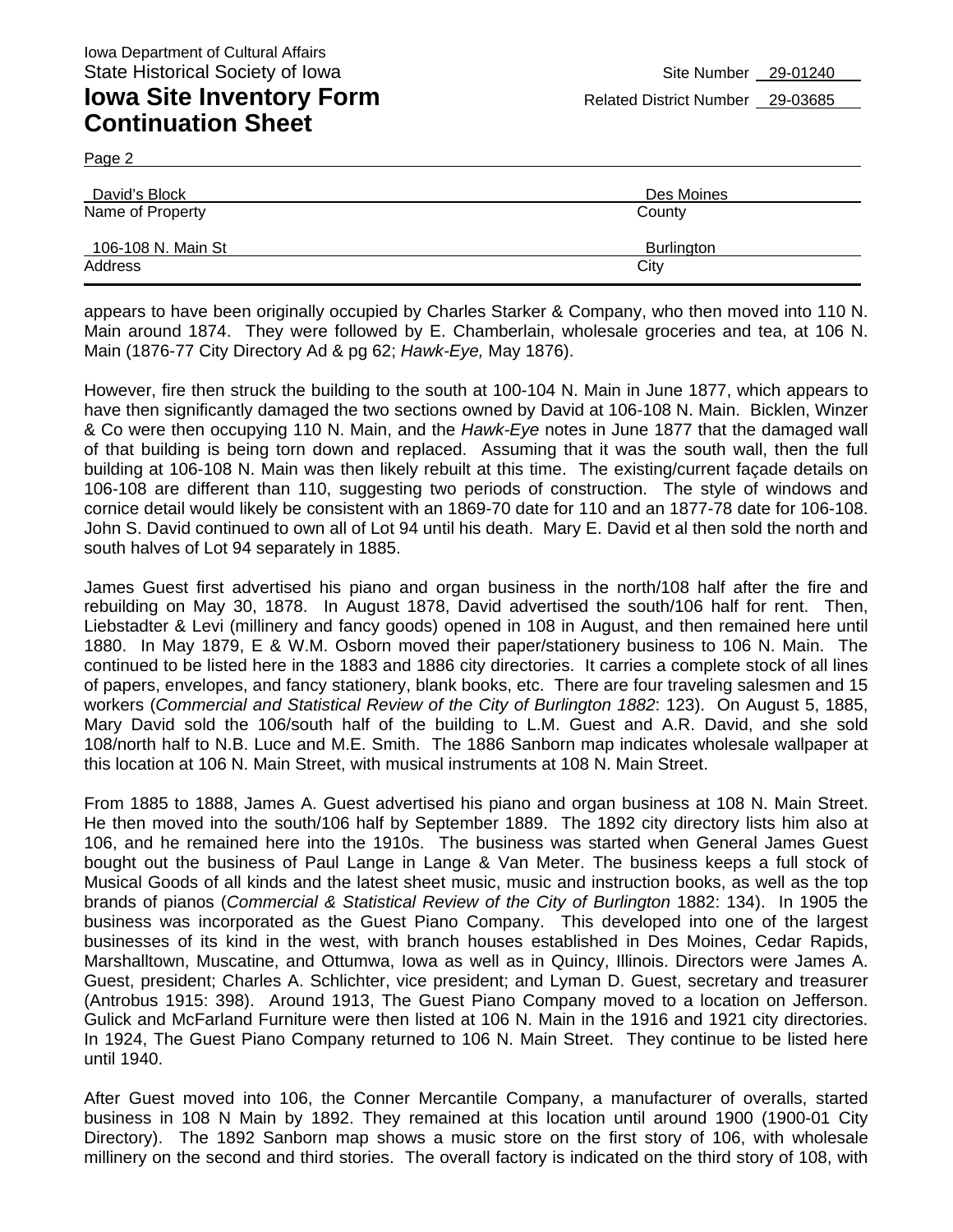Page 3

| David's Block      | Des Moines |
|--------------------|------------|
| Name of Property   | County     |
| 106-108 N. Main St | Burlington |
| Address            | City       |

storage on the first and second stories. The 1900 Sanborn map notes storage in both 106 and 108. The 108 storefront appears to then have been vacant for a few years in the early 1900s, though it was likely continued to be used for storage. Leyda & Company, Marble and Granite Monuments, moved into 108 N. Main by 1910 (1910-11 City Directory). They were listed as exclusive agents for "Montello" granite, the only granite with shows lettering plainly for all times (1920-21 City Directory Ad pg 51). They remained there until 1940, when they incorporated with Burrus and Metz to become Leyda, Burrus and Metz on Osborn Street (1940 City Directory). The 1931 Sanborn map shows marble works at 106 N. Main Street.

With both side of the building vacant in 1940, Flynn & Boyle Furniture moved into 106 N. Main by 1942, and by 1947 they occupied both 106 and 108 until the mid 1960's (1942-1966 City Directories). They also purchased the building from Lyman Guest et al in November 1946. The 1952 Sanborn map shows furniture and storage for 106-108 N. Main Street.

Camera Land has occupied 106-108 N. Main Street for many years.

#### **9. Major Bibliographical References**

Antrobus, A.T. *History of Des Moines County Iowa and Its People.* Chicago, IL: S.J. Clarke Publishing Company, 1915.

*Burlington Hawk-Eye,* various articles and dates. On microfilm at the Burlington Public Library.

City Directories, Burlington, Iowa, various dates. On microfiche at the Burlington Public Library

*History of Des Moines County, Iowa.* Chicago, IL: Western Historical Company, 1879.

*Portrait and Biographical Album of Des Moines County, Iowa.* Chicago, IL: Acme Publishing Company, 1888.

Sanborn Map Company. "Burlington, Iowa," Fire Insurance Maps. New York: Sanborn Map Company, 1886, 1892, 1900, 1931, 1952.

Transfer books, Des Moines County Auditor's Office, Burlington, Iowa

Vertical files, Burlington Public Library, Burlington, Iowa.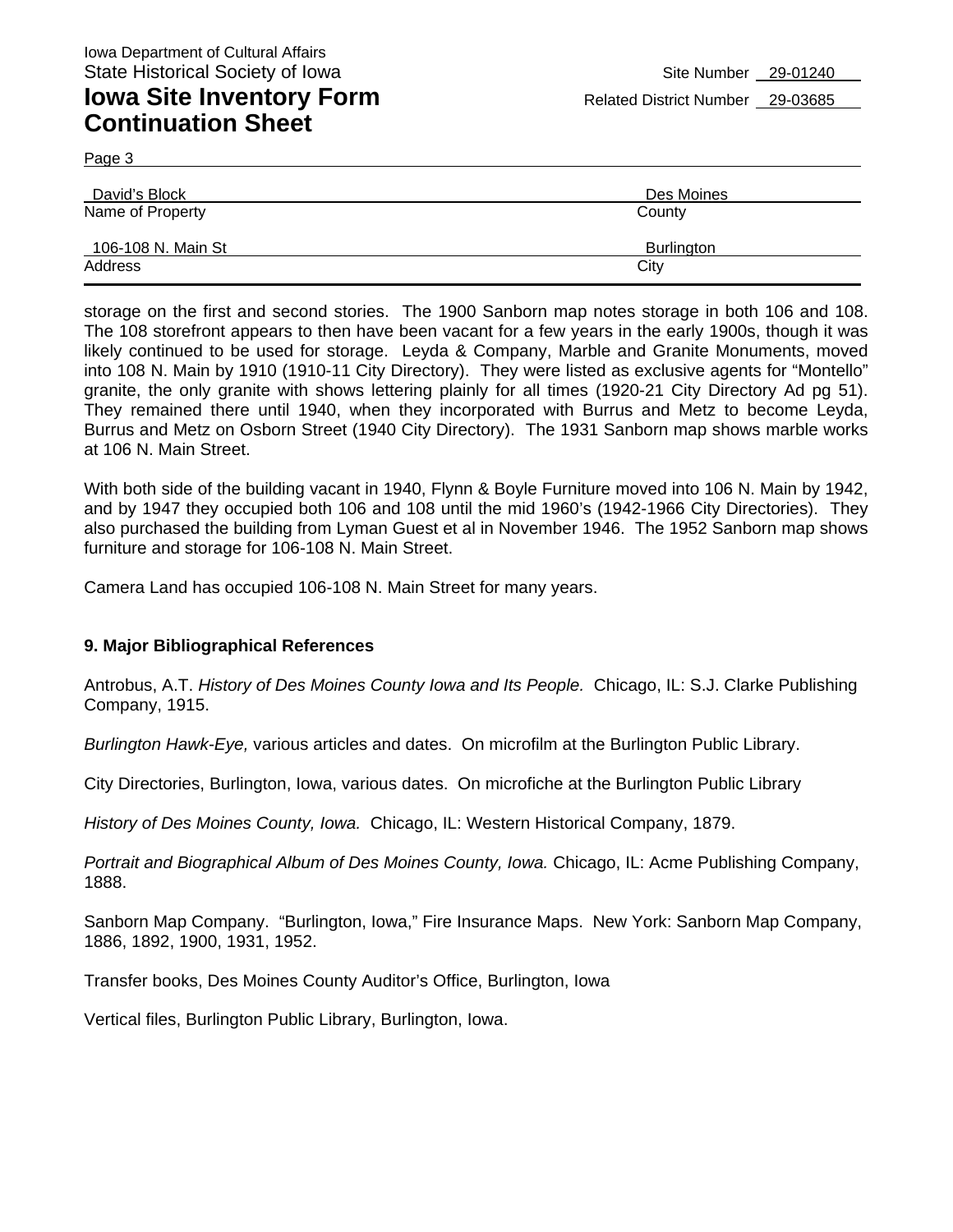Page 4

| David's Block      | Des Moines |  |  |
|--------------------|------------|--|--|
| Name of Property   | County     |  |  |
| 106-108 N. Main St | Burlington |  |  |
| Address            | City       |  |  |

#### **Location map**



**Building plan (from assessor's website)** 

|     | 44' HI          | 44'HI |                 |
|-----|-----------------|-------|-----------------|
| 118 | BLDG1<br>[3540] | 118   | BLDG1<br>[3540] |
|     | 30              | 30    |                 |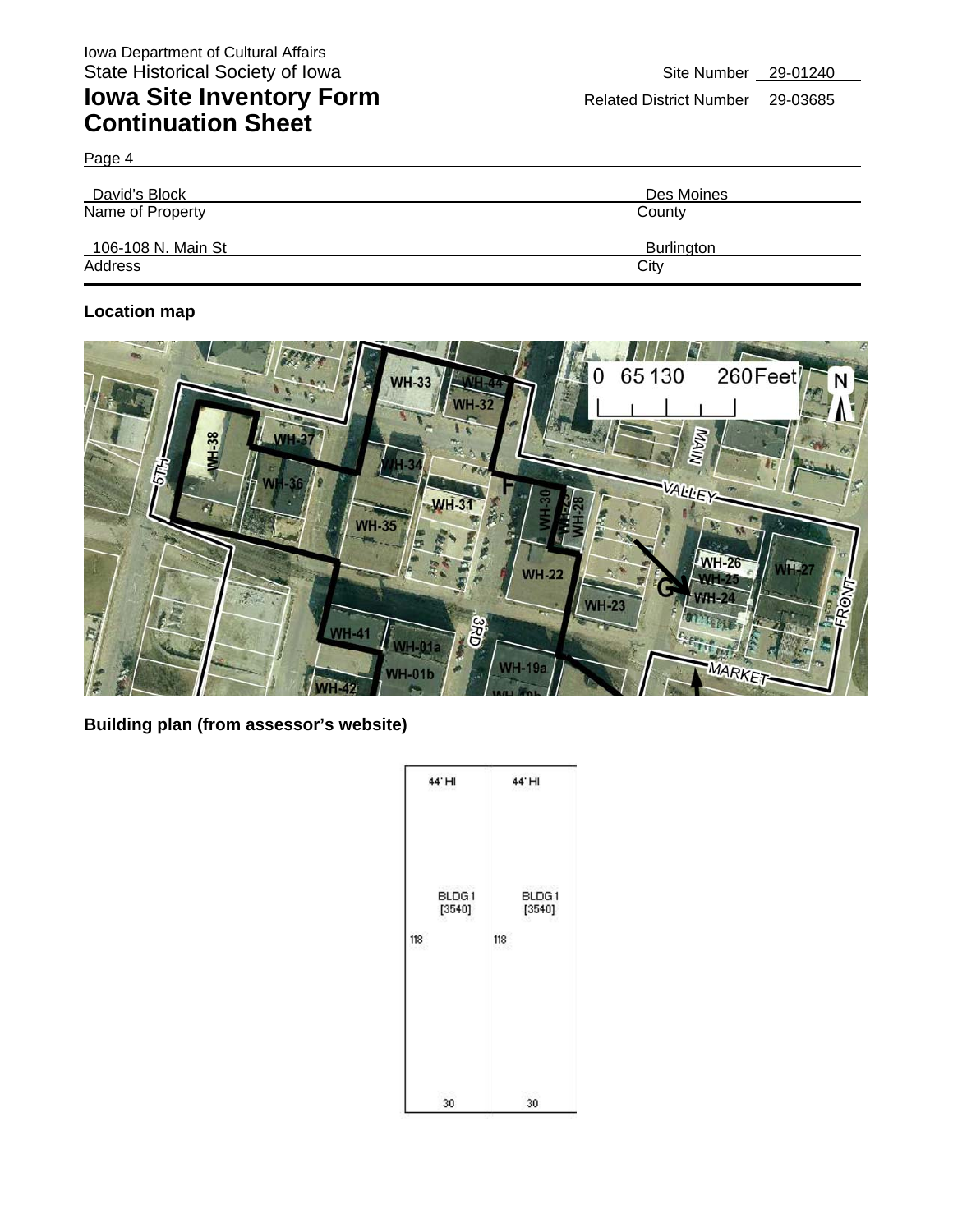| David's Block      | Des Moines |
|--------------------|------------|
| Name of Property   | County     |
| 106-108 N. Main St | Burlington |
| Address            | City       |

### **Historic photograph**

Page 5



JAS. A. GUEST'S MUSIC HOUSE. **James A. Guest's Music House in 1896** *Souvenir of Burlington***, page 71.**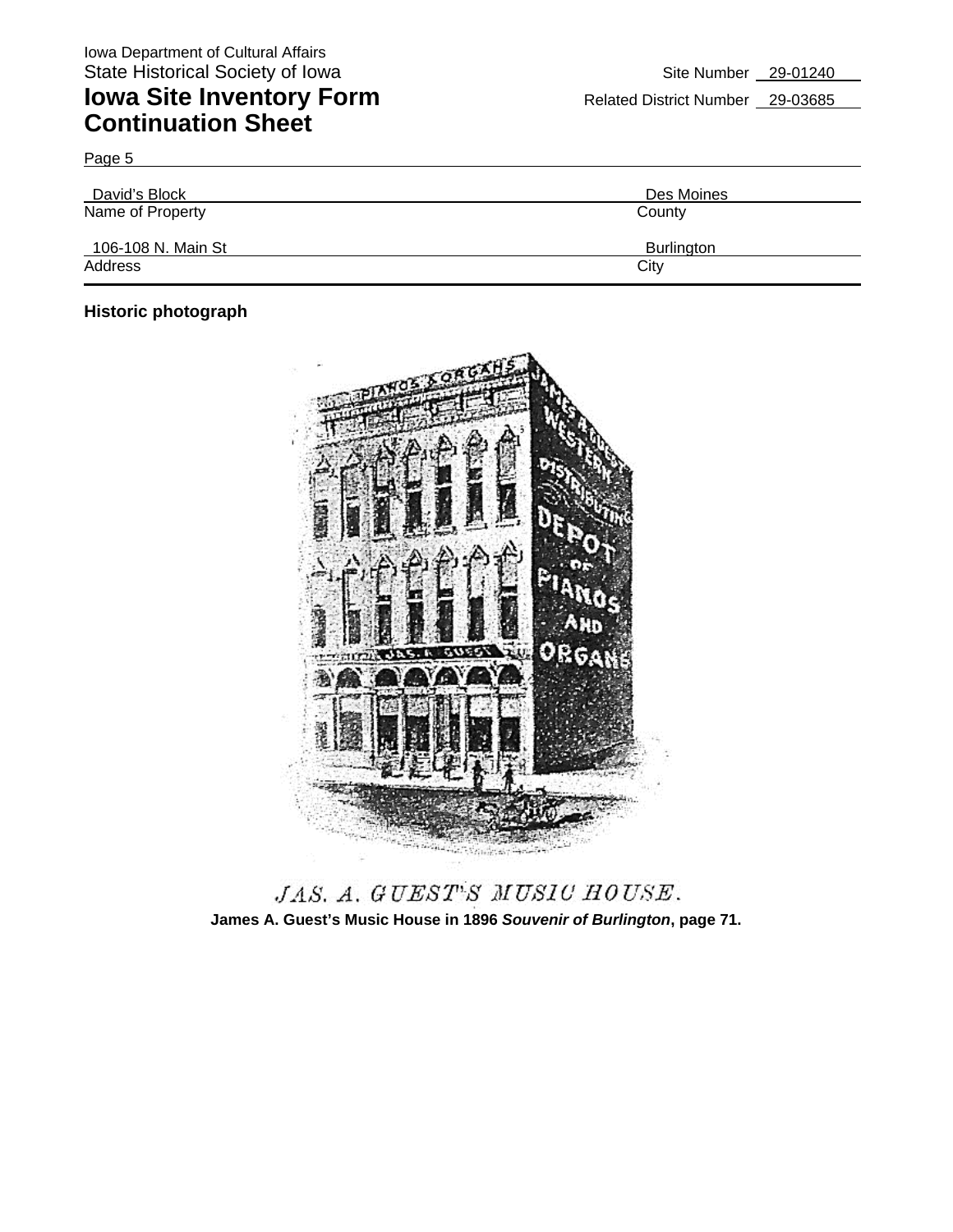| David's Block      | Des Moines |  |  |
|--------------------|------------|--|--|
| Name of Property   | County     |  |  |
| 106-108 N. Main St | Burlington |  |  |
| Address            | City       |  |  |

### **Photograph (digital image)**

Page 6



**Building, looking northeast November 2, 2009 R.L. McCarley**